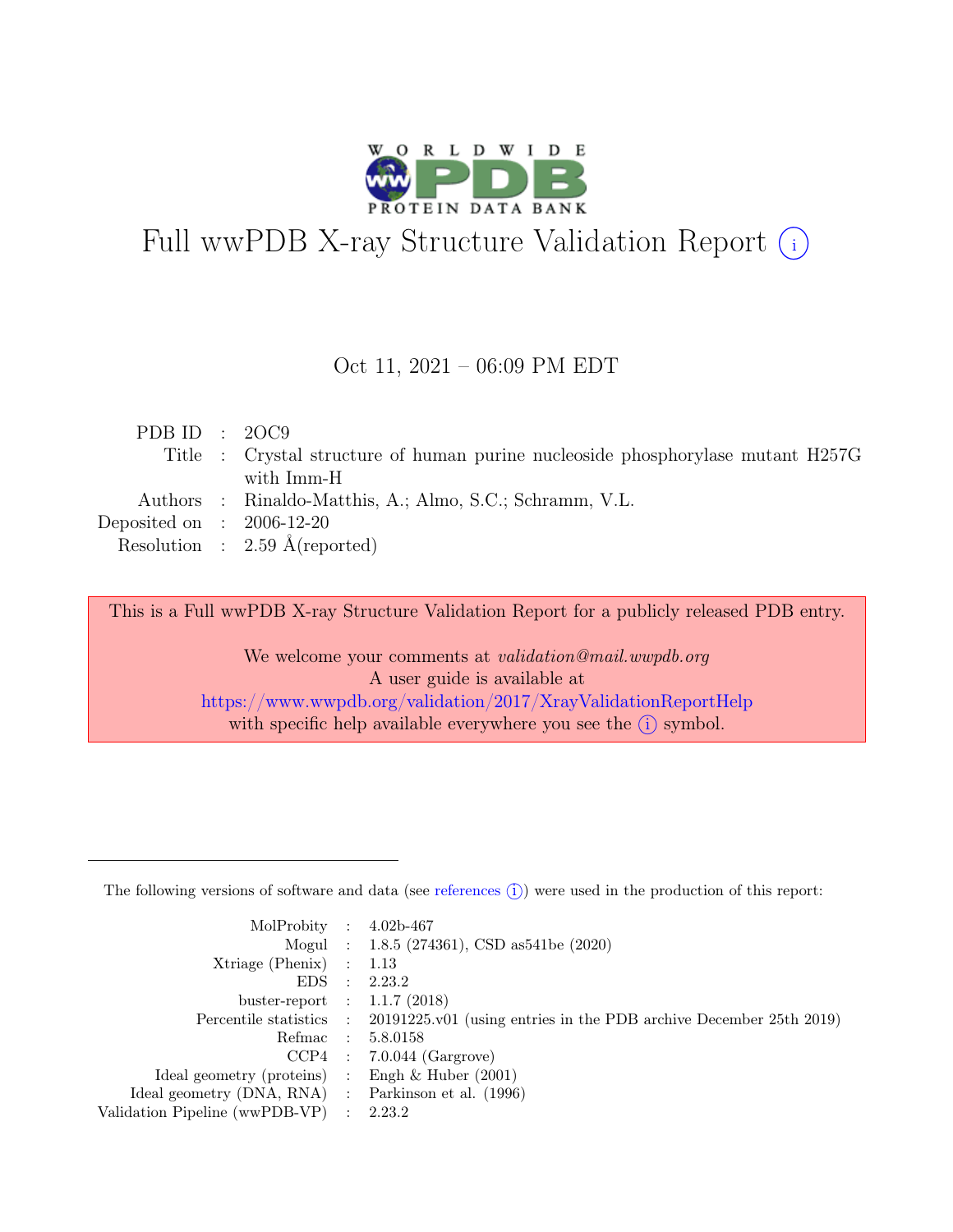# 1 Overall quality at a glance  $(i)$

The following experimental techniques were used to determine the structure: X-RAY DIFFRACTION

The reported resolution of this entry is 2.59 Å.

Percentile scores (ranging between 0-100) for global validation metrics of the entry are shown in the following graphic. The table shows the number of entries on which the scores are based.



| Metric                | Whole archive<br>$(\#\text{Entries})$ | Similar resolution<br>$(\# \text{Entries}, \text{ resolution } \text{range}(\AA))$ |
|-----------------------|---------------------------------------|------------------------------------------------------------------------------------|
| $R_{free}$            | 130704                                | $3163(2.60-2.60)$                                                                  |
| Clashscore            | 141614                                | 3518 (2.60-2.60)                                                                   |
| Ramachandran outliers | 138981                                | 3455 (2.60-2.60)                                                                   |
| Sidechain outliers    | 138945                                | 3455 (2.60-2.60)                                                                   |
| RSRZ outliers         | 127900                                | $3104(2.60-2.60)$                                                                  |

The table below summarises the geometric issues observed across the polymeric chains and their fit to the electron density. The red, orange, yellow and green segments of the lower bar indicate the fraction of residues that contain outliers for  $\geq=3$ , 2, 1 and 0 types of geometric quality criteria respectively. A grey segment represents the fraction of residues that are not modelled. The numeric value for each fraction is indicated below the corresponding segment, with a dot representing fractions <=5% The upper red bar (where present) indicates the fraction of residues that have poor fit to the electron density. The numeric value is given above the bar.

| Mol | $\gamma$ hain | Length     | Quality of chain |     |         |
|-----|---------------|------------|------------------|-----|---------|
|     |               |            | 9%               |     |         |
|     |               | າ໑ດ<br>209 | 66%              | 22% | $7\%$ . |

The following table lists non-polymeric compounds, carbohydrate monomers and non-standard residues in protein, DNA, RNA chains that are outliers for geometric or electron-density-fit criteria:

|  |  |  | Mol   Type   Chain   Res   Chirality   Geometry   Clashes   Electron density |
|--|--|--|------------------------------------------------------------------------------|
|  |  |  |                                                                              |

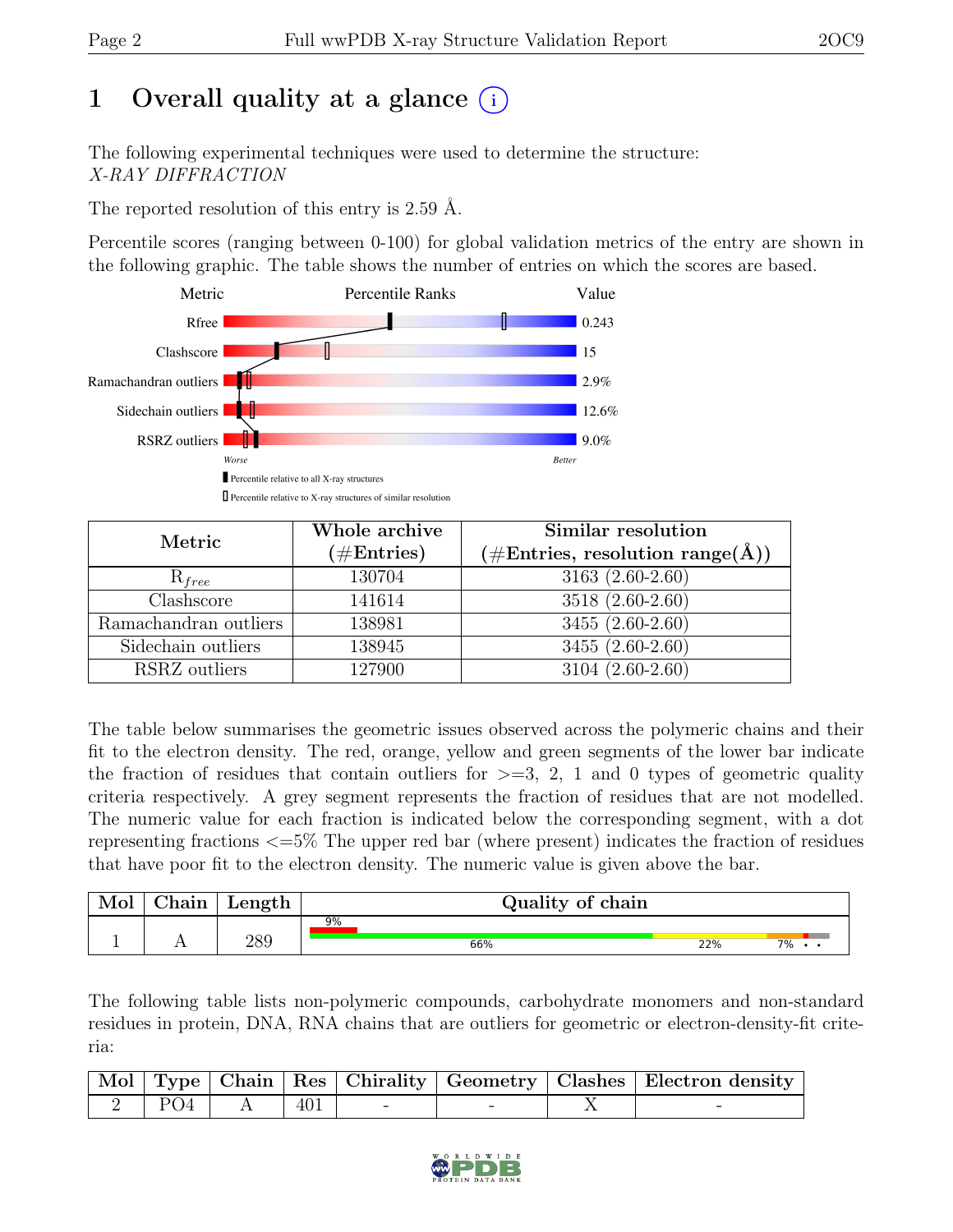# 2 Entry composition (i)

There are 4 unique types of molecules in this entry. The entry contains 2256 atoms, of which 0 are hydrogens and 0 are deuteriums.

In the tables below, the ZeroOcc column contains the number of atoms modelled with zero occupancy, the AltConf column contains the number of residues with at least one atom in alternate conformation and the Trace column contains the number of residues modelled with at most 2 atoms.

• Molecule 1 is a protein called Purine nucleoside phosphorylase.

| Mol | ⊤ Chain ' | Residues |               |          | $\rm{Atoms}$ |      |  | $\text{ZeroOcc}$   AltConf   Trace |  |
|-----|-----------|----------|---------------|----------|--------------|------|--|------------------------------------|--|
|     |           | 278      | Total<br>2176 | 1384 379 | N            | -397 |  |                                    |  |

There are 2 discrepancies between the modelled and reference sequences:

| Chain |     | Residue   Modelled   Actual |     | Comment                          | Reference |
|-------|-----|-----------------------------|-----|----------------------------------|-----------|
|       |     | ${\rm SER}$                 | GLY | engineered mutation   UNP P00491 |           |
|       | 257 | GLY                         | HIS | engineered mutation   UNP P00491 |           |

• Molecule 2 is PHOSPHATE ION (three-letter code: PO4) (formula:  $O_4P$ ).



|  | Mol   Chain   Residues | <b>Atoms</b>   |  | $ZeroOcc \mid AltConf \mid$ |  |
|--|------------------------|----------------|--|-----------------------------|--|
|  |                        | $\text{Total}$ |  |                             |  |

• Molecule 3 is 1,4-DIDEOXY-4-AZA-1-(S)-(9-DEAZAHYPOXANTHIN-9-YL)-D-RIBITOL (three-letter code: IMH) (formula:  $C_{11}H_{14}N_4O_4$ ).

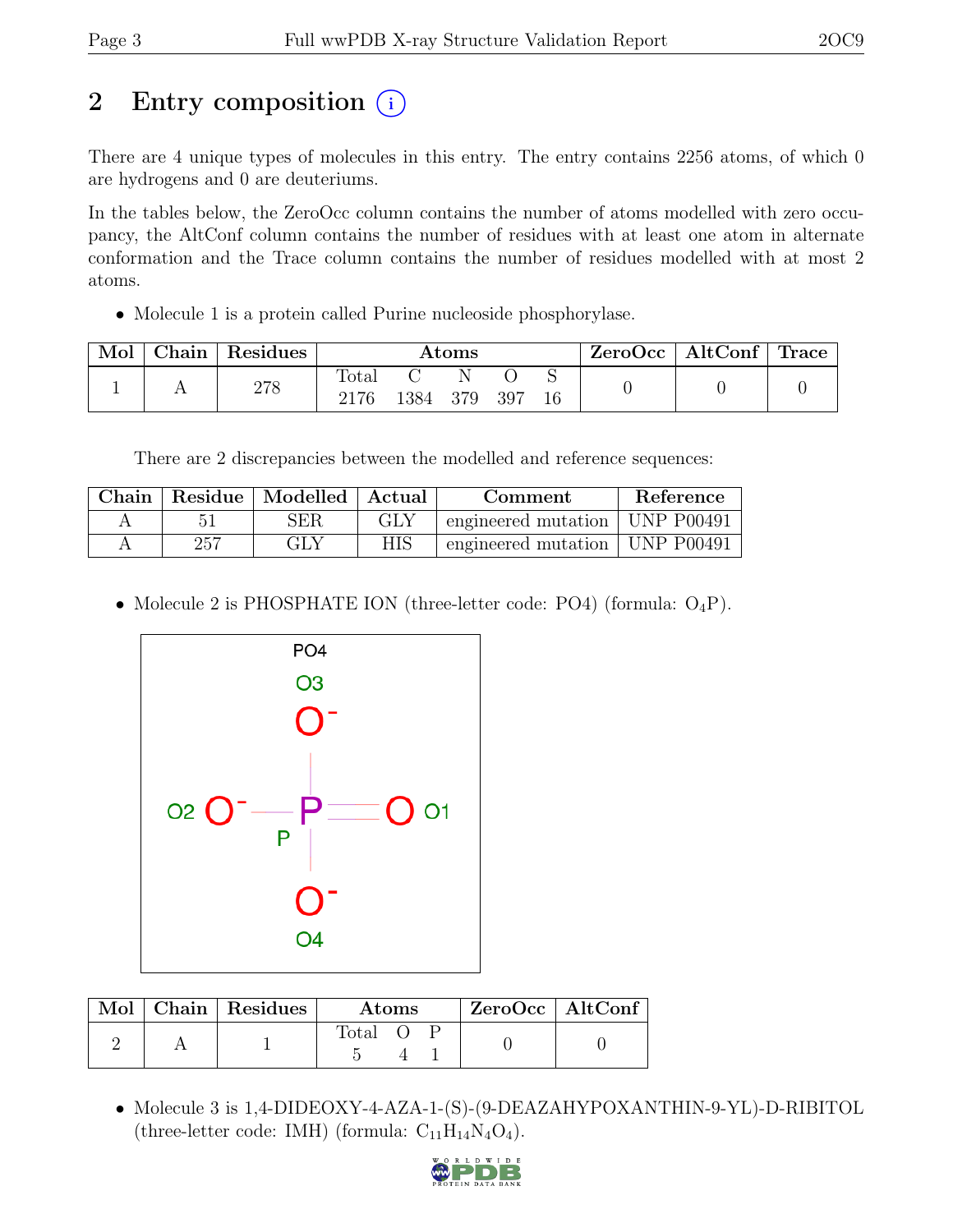

|  | $Mol$   Chain   Residues | Atoms     |  |  |  | $ZeroOcc \   \$ AltConf |
|--|--------------------------|-----------|--|--|--|-------------------------|
|  |                          | Total C N |  |  |  |                         |
|  |                          |           |  |  |  |                         |

 $\bullet\,$  Molecule 4 is water.

|  | Mol   Chain   Residues | Atoms                | $ZeroOcc \mid AltConf$ |  |
|--|------------------------|----------------------|------------------------|--|
|  | 56                     | $_{\rm Total}$<br>56 |                        |  |

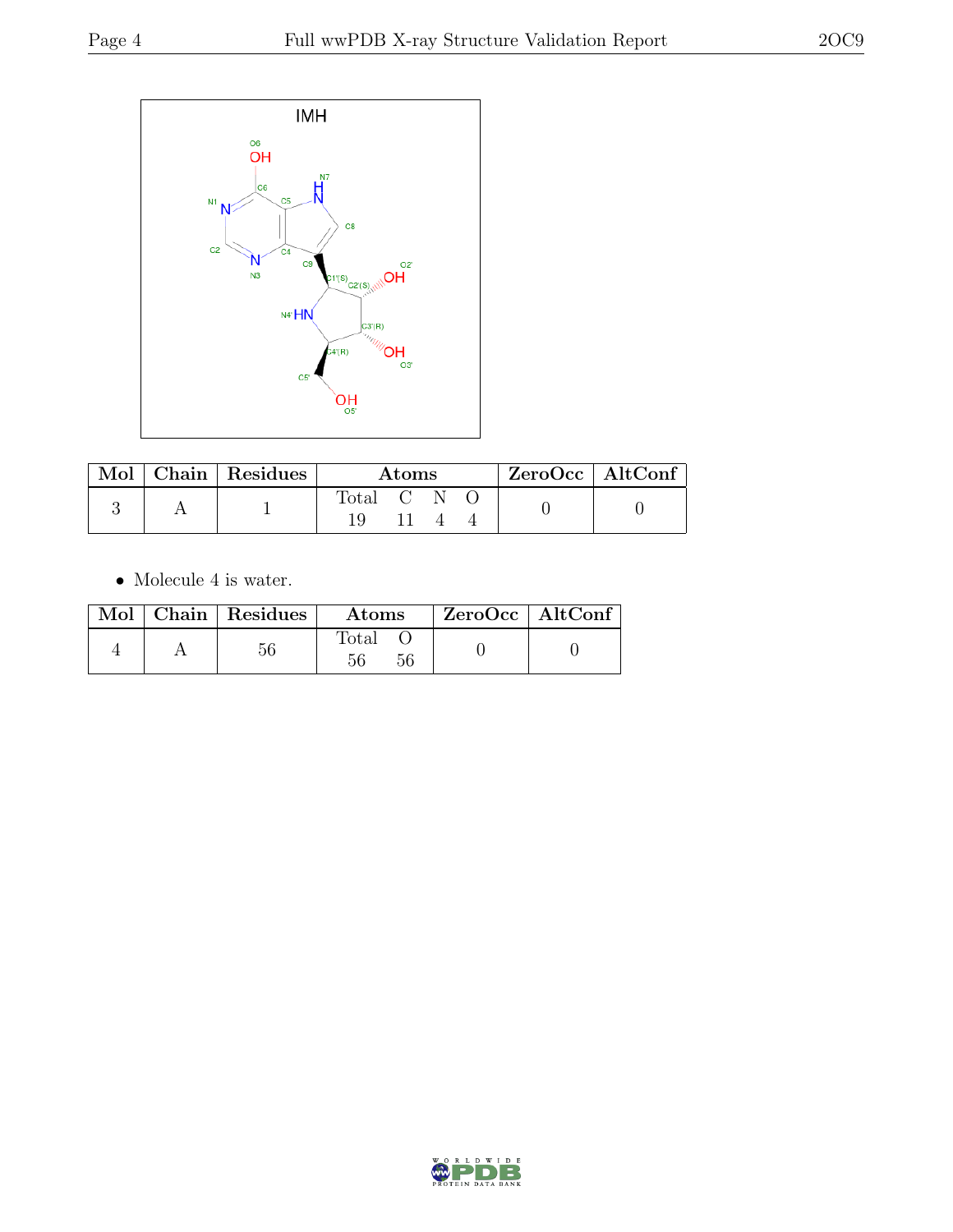# 3 Residue-property plots  $(i)$

These plots are drawn for all protein, RNA, DNA and oligosaccharide chains in the entry. The first graphic for a chain summarises the proportions of the various outlier classes displayed in the second graphic. The second graphic shows the sequence view annotated by issues in geometry and electron density. Residues are color-coded according to the number of geometric quality criteria for which they contain at least one outlier:  $green = 0$ , yellow  $= 1$ , orange  $= 2$  and red  $= 3$  or more. A red dot above a residue indicates a poor fit to the electron density (RSRZ > 2). Stretches of 2 or more consecutive residues without any outlier are shown as a green connector. Residues present in the sample, but not in the model, are shown in grey.



• Molecule 1: Purine nucleoside phosphorylase

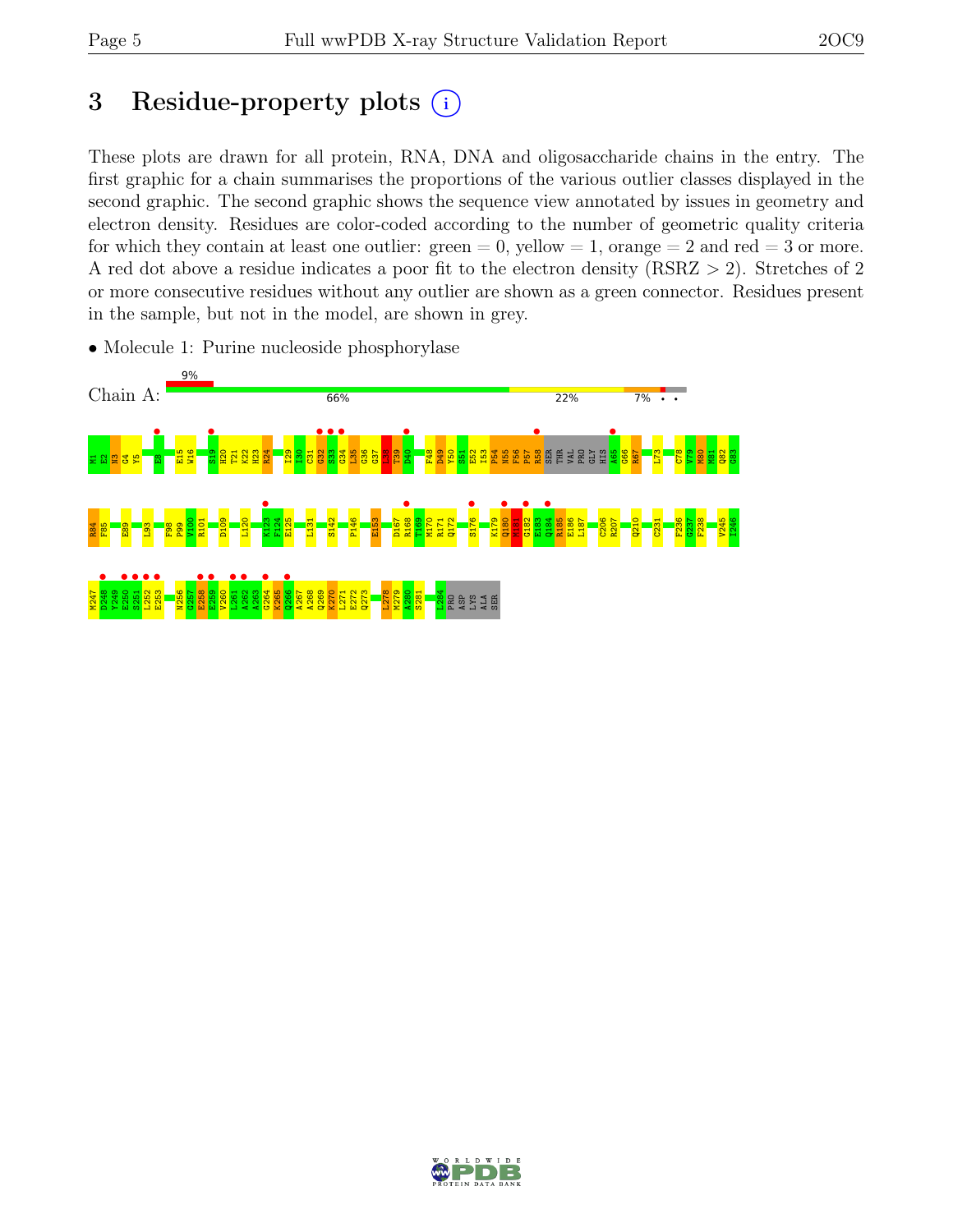# 4 Data and refinement statistics  $(i)$

| H 3 2<br>Space group<br>Depositor<br>168.67Å<br>142.17Å<br>142.17Å<br>Cell constants<br>Depositor<br>$90.00^\circ$<br>$90.00^\circ$<br>$120.00^{\circ}$<br>a, b, c, $\alpha$ , $\beta$ , $\gamma$<br>8.00<br>$-2.59$<br>Depositor<br>Resolution $(A)$<br><b>EDS</b><br>8.00<br>$-2.59$<br>$97.0 (8.00-2.59)$<br>Depositor<br>% Data completeness<br>(in resolution range)<br>97.0 (8.00-2.59)<br><b>EDS</b><br>0.08<br>Depositor<br>$R_{merge}$<br>0.07<br>Depositor<br>$\mathbf{R}_{sym}$<br>$\langle I/\sigma(I) \rangle$ <sup>1</sup><br>$1.70$ (at 2.59Å)<br>Xtriage<br><b>REFMAC</b><br>Depositor<br>Refinement program<br>0.194<br>Depositor<br>0.243<br>$\mathcal{L}_{\mathbf{A}}$<br>$R, R_{free}$<br>DCC<br>0.202<br>, 0.243<br>994 reflections $(5.17\%)$<br>wwPDB-VP<br>$R_{free}$ test set<br>Wilson B-factor $(A^2)$<br>55.4<br>Xtriage<br>0.044<br>Xtriage<br>Anisotropy<br>Bulk solvent $k_{sol}(\mathrm{e}/\mathrm{A}^3), B_{sol}(\mathrm{A}^2)$<br>$0.39$ , $59.1$<br><b>EDS</b><br>$\langle  L  \rangle = 0.51, \langle L^2 \rangle = 0.34$<br>L-test for twinning <sup>2</sup><br>Xtriage<br>0.015 for $-2/3$ <sup>*</sup> h $-1/3$ <sup>*</sup> k $+2/3$ <sup>*</sup> l, $-1/3$ <sup>*</sup> h $-2/3$ <sup>*</sup> k $-$<br>$2/3$ <sup>*</sup> l, $2/3$ <sup>*</sup> h- $2/3$ <sup>*</sup> k+1/3 <sup>*</sup> l<br>0.008 for $-h, 1/3*h-1/3*k+2/3'l, 2/3*h+4/3*$<br>Estimated twinning fraction<br>Xtriage<br>$k+1/3*1$<br>0.000 for $-1/3*h+1/3*k-2/3'l,-k,-4/3*h-2/3$<br>$*k+1/3*1$<br>$F_o, F_c$ correlation<br><b>EDS</b><br>0.94<br>wwPDB-VP<br>Total number of atoms<br>2256<br>Average B, all atoms $(A^2)$<br>wwPDB-VP<br>56.0 | Property | Value | Source |  |
|------------------------------------------------------------------------------------------------------------------------------------------------------------------------------------------------------------------------------------------------------------------------------------------------------------------------------------------------------------------------------------------------------------------------------------------------------------------------------------------------------------------------------------------------------------------------------------------------------------------------------------------------------------------------------------------------------------------------------------------------------------------------------------------------------------------------------------------------------------------------------------------------------------------------------------------------------------------------------------------------------------------------------------------------------------------------------------------------------------------------------------------------------------------------------------------------------------------------------------------------------------------------------------------------------------------------------------------------------------------------------------------------------------------------------------------------------------------------------------------------------------------------------------------------------------------------------------------------------------------------------------------------------------|----------|-------|--------|--|
|                                                                                                                                                                                                                                                                                                                                                                                                                                                                                                                                                                                                                                                                                                                                                                                                                                                                                                                                                                                                                                                                                                                                                                                                                                                                                                                                                                                                                                                                                                                                                                                                                                                            |          |       |        |  |
|                                                                                                                                                                                                                                                                                                                                                                                                                                                                                                                                                                                                                                                                                                                                                                                                                                                                                                                                                                                                                                                                                                                                                                                                                                                                                                                                                                                                                                                                                                                                                                                                                                                            |          |       |        |  |
|                                                                                                                                                                                                                                                                                                                                                                                                                                                                                                                                                                                                                                                                                                                                                                                                                                                                                                                                                                                                                                                                                                                                                                                                                                                                                                                                                                                                                                                                                                                                                                                                                                                            |          |       |        |  |
|                                                                                                                                                                                                                                                                                                                                                                                                                                                                                                                                                                                                                                                                                                                                                                                                                                                                                                                                                                                                                                                                                                                                                                                                                                                                                                                                                                                                                                                                                                                                                                                                                                                            |          |       |        |  |
|                                                                                                                                                                                                                                                                                                                                                                                                                                                                                                                                                                                                                                                                                                                                                                                                                                                                                                                                                                                                                                                                                                                                                                                                                                                                                                                                                                                                                                                                                                                                                                                                                                                            |          |       |        |  |
|                                                                                                                                                                                                                                                                                                                                                                                                                                                                                                                                                                                                                                                                                                                                                                                                                                                                                                                                                                                                                                                                                                                                                                                                                                                                                                                                                                                                                                                                                                                                                                                                                                                            |          |       |        |  |
|                                                                                                                                                                                                                                                                                                                                                                                                                                                                                                                                                                                                                                                                                                                                                                                                                                                                                                                                                                                                                                                                                                                                                                                                                                                                                                                                                                                                                                                                                                                                                                                                                                                            |          |       |        |  |
|                                                                                                                                                                                                                                                                                                                                                                                                                                                                                                                                                                                                                                                                                                                                                                                                                                                                                                                                                                                                                                                                                                                                                                                                                                                                                                                                                                                                                                                                                                                                                                                                                                                            |          |       |        |  |
|                                                                                                                                                                                                                                                                                                                                                                                                                                                                                                                                                                                                                                                                                                                                                                                                                                                                                                                                                                                                                                                                                                                                                                                                                                                                                                                                                                                                                                                                                                                                                                                                                                                            |          |       |        |  |
|                                                                                                                                                                                                                                                                                                                                                                                                                                                                                                                                                                                                                                                                                                                                                                                                                                                                                                                                                                                                                                                                                                                                                                                                                                                                                                                                                                                                                                                                                                                                                                                                                                                            |          |       |        |  |
|                                                                                                                                                                                                                                                                                                                                                                                                                                                                                                                                                                                                                                                                                                                                                                                                                                                                                                                                                                                                                                                                                                                                                                                                                                                                                                                                                                                                                                                                                                                                                                                                                                                            |          |       |        |  |
|                                                                                                                                                                                                                                                                                                                                                                                                                                                                                                                                                                                                                                                                                                                                                                                                                                                                                                                                                                                                                                                                                                                                                                                                                                                                                                                                                                                                                                                                                                                                                                                                                                                            |          |       |        |  |
|                                                                                                                                                                                                                                                                                                                                                                                                                                                                                                                                                                                                                                                                                                                                                                                                                                                                                                                                                                                                                                                                                                                                                                                                                                                                                                                                                                                                                                                                                                                                                                                                                                                            |          |       |        |  |
|                                                                                                                                                                                                                                                                                                                                                                                                                                                                                                                                                                                                                                                                                                                                                                                                                                                                                                                                                                                                                                                                                                                                                                                                                                                                                                                                                                                                                                                                                                                                                                                                                                                            |          |       |        |  |
|                                                                                                                                                                                                                                                                                                                                                                                                                                                                                                                                                                                                                                                                                                                                                                                                                                                                                                                                                                                                                                                                                                                                                                                                                                                                                                                                                                                                                                                                                                                                                                                                                                                            |          |       |        |  |
|                                                                                                                                                                                                                                                                                                                                                                                                                                                                                                                                                                                                                                                                                                                                                                                                                                                                                                                                                                                                                                                                                                                                                                                                                                                                                                                                                                                                                                                                                                                                                                                                                                                            |          |       |        |  |
|                                                                                                                                                                                                                                                                                                                                                                                                                                                                                                                                                                                                                                                                                                                                                                                                                                                                                                                                                                                                                                                                                                                                                                                                                                                                                                                                                                                                                                                                                                                                                                                                                                                            |          |       |        |  |
|                                                                                                                                                                                                                                                                                                                                                                                                                                                                                                                                                                                                                                                                                                                                                                                                                                                                                                                                                                                                                                                                                                                                                                                                                                                                                                                                                                                                                                                                                                                                                                                                                                                            |          |       |        |  |
|                                                                                                                                                                                                                                                                                                                                                                                                                                                                                                                                                                                                                                                                                                                                                                                                                                                                                                                                                                                                                                                                                                                                                                                                                                                                                                                                                                                                                                                                                                                                                                                                                                                            |          |       |        |  |
|                                                                                                                                                                                                                                                                                                                                                                                                                                                                                                                                                                                                                                                                                                                                                                                                                                                                                                                                                                                                                                                                                                                                                                                                                                                                                                                                                                                                                                                                                                                                                                                                                                                            |          |       |        |  |
|                                                                                                                                                                                                                                                                                                                                                                                                                                                                                                                                                                                                                                                                                                                                                                                                                                                                                                                                                                                                                                                                                                                                                                                                                                                                                                                                                                                                                                                                                                                                                                                                                                                            |          |       |        |  |
|                                                                                                                                                                                                                                                                                                                                                                                                                                                                                                                                                                                                                                                                                                                                                                                                                                                                                                                                                                                                                                                                                                                                                                                                                                                                                                                                                                                                                                                                                                                                                                                                                                                            |          |       |        |  |
|                                                                                                                                                                                                                                                                                                                                                                                                                                                                                                                                                                                                                                                                                                                                                                                                                                                                                                                                                                                                                                                                                                                                                                                                                                                                                                                                                                                                                                                                                                                                                                                                                                                            |          |       |        |  |
|                                                                                                                                                                                                                                                                                                                                                                                                                                                                                                                                                                                                                                                                                                                                                                                                                                                                                                                                                                                                                                                                                                                                                                                                                                                                                                                                                                                                                                                                                                                                                                                                                                                            |          |       |        |  |
|                                                                                                                                                                                                                                                                                                                                                                                                                                                                                                                                                                                                                                                                                                                                                                                                                                                                                                                                                                                                                                                                                                                                                                                                                                                                                                                                                                                                                                                                                                                                                                                                                                                            |          |       |        |  |
|                                                                                                                                                                                                                                                                                                                                                                                                                                                                                                                                                                                                                                                                                                                                                                                                                                                                                                                                                                                                                                                                                                                                                                                                                                                                                                                                                                                                                                                                                                                                                                                                                                                            |          |       |        |  |

Xtriage's analysis on translational NCS is as follows: The largest off-origin peak in the Patterson function is 5.08% of the height of the origin peak. No significant pseudotranslation is detected.

<sup>&</sup>lt;sup>2</sup>Theoretical values of  $\langle |L| \rangle$ ,  $\langle L^2 \rangle$  for acentric reflections are 0.5, 0.333 respectively for untwinned datasets, and 0.375, 0.2 for perfectly twinned datasets.



<span id="page-5-1"></span><span id="page-5-0"></span><sup>1</sup> Intensities estimated from amplitudes.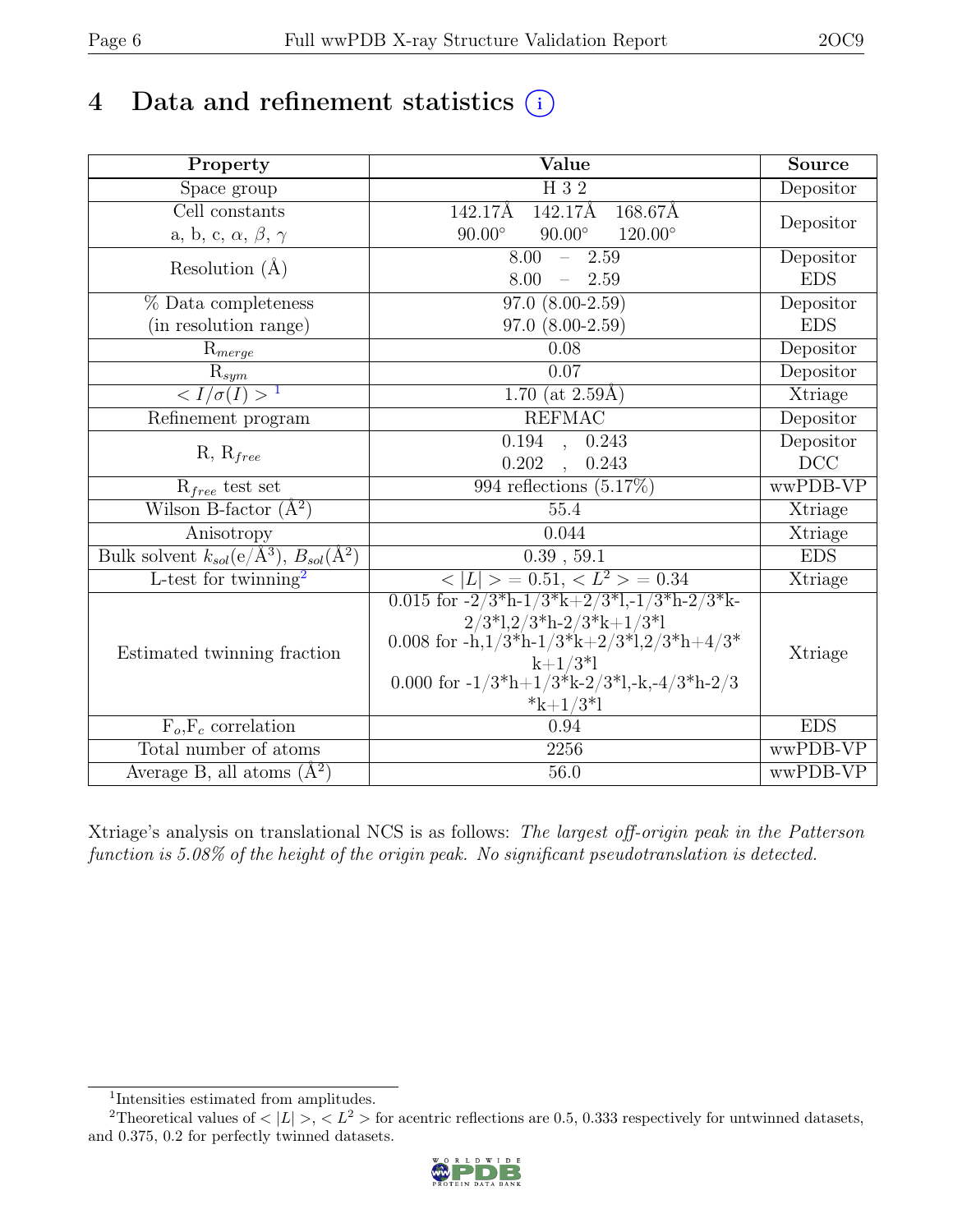# 5 Model quality  $(i)$

# 5.1 Standard geometry  $(i)$

Bond lengths and bond angles in the following residue types are not validated in this section: PO4, IMH

The Z score for a bond length (or angle) is the number of standard deviations the observed value is removed from the expected value. A bond length (or angle) with  $|Z| > 5$  is considered an outlier worth inspection. RMSZ is the root-mean-square of all Z scores of the bond lengths (or angles).

| $Mol$   Chain |      | Bond lengths       | Bond angles |                 |  |
|---------------|------|--------------------|-------------|-----------------|--|
|               | RMSZ | # $ Z  > 5$        | RMSZ        | $\# Z  > 5$     |  |
|               |      | $5/2223$ $(0.2\%)$ | 0.97        | $5/3003(0.2\%)$ |  |

Chiral center outliers are detected by calculating the chiral volume of a chiral center and verifying if the center is modelled as a planar moiety or with the opposite hand.A planarity outlier is detected by checking planarity of atoms in a peptide group, atoms in a mainchain group or atoms of a sidechain that are expected to be planar.

|  | $\mid$ Mol $\mid$ Chain $\mid$ #Chirality outliers $\mid$ #Planarity outliers $\mid$ |
|--|--------------------------------------------------------------------------------------|
|  |                                                                                      |

| Mol | ⊢Chain∣ | $\mid$ Res $\mid$ | $\pm$ Type $\pm$ | $\rm{Atoms}$                | $\mathbf{Z}$ | $\vert$ Observed(A) | Ideal(A) |
|-----|---------|-------------------|------------------|-----------------------------|--------------|---------------------|----------|
|     |         | 78                | CYS              | $CB-SG$                     | $-6.83$      | 1.70                | 1.82     |
|     |         | 236               | PHE              | $\vert$ CE1-CZ $\vert$ 6.55 |              | 1.49                | 1.37     |
|     |         | 231               | CYS              | $CB-SG$                     | $-5.57$      | 1.72                | 1.81     |
|     |         | 89                | <b>GLU</b>       | $CG$ - $CD$                 | 5.33         | 1.59                | 1.51     |
|     |         | 16                | TRP              | $CB-CG$                     | $-5.32$      | .40                 | 1.50     |

All (5) bond length outliers are listed below:

All (5) bond angle outliers are listed below:

| Mol | Chain | Res | <b>Type</b> | Atoms         | Z       | Observed $(°)$ | Ideal <sup>(o)</sup> |
|-----|-------|-----|-------------|---------------|---------|----------------|----------------------|
|     |       | 109 | ASP         | $CB-CG-OD2$   | 7.22    | 124.80         | 118.30               |
|     |       | 109 | ASP         | $CB-CG-OD1$   | $-6.59$ | 112.37         | 118.30               |
|     |       | 101 | ABC         | $NE- CZ- NH2$ | $-5.37$ | 117.61         | 120.30               |
|     |       | 142 | SER.        | $CB-CA-C$     | $-5.31$ | 100.01         | 110.10               |
|     |       | 49  | ASP         | $CB-CG-OD2$   | $-5.27$ | 113.56         | 118.30               |

There are no chirality outliers.

All (3) planarity outliers are listed below:

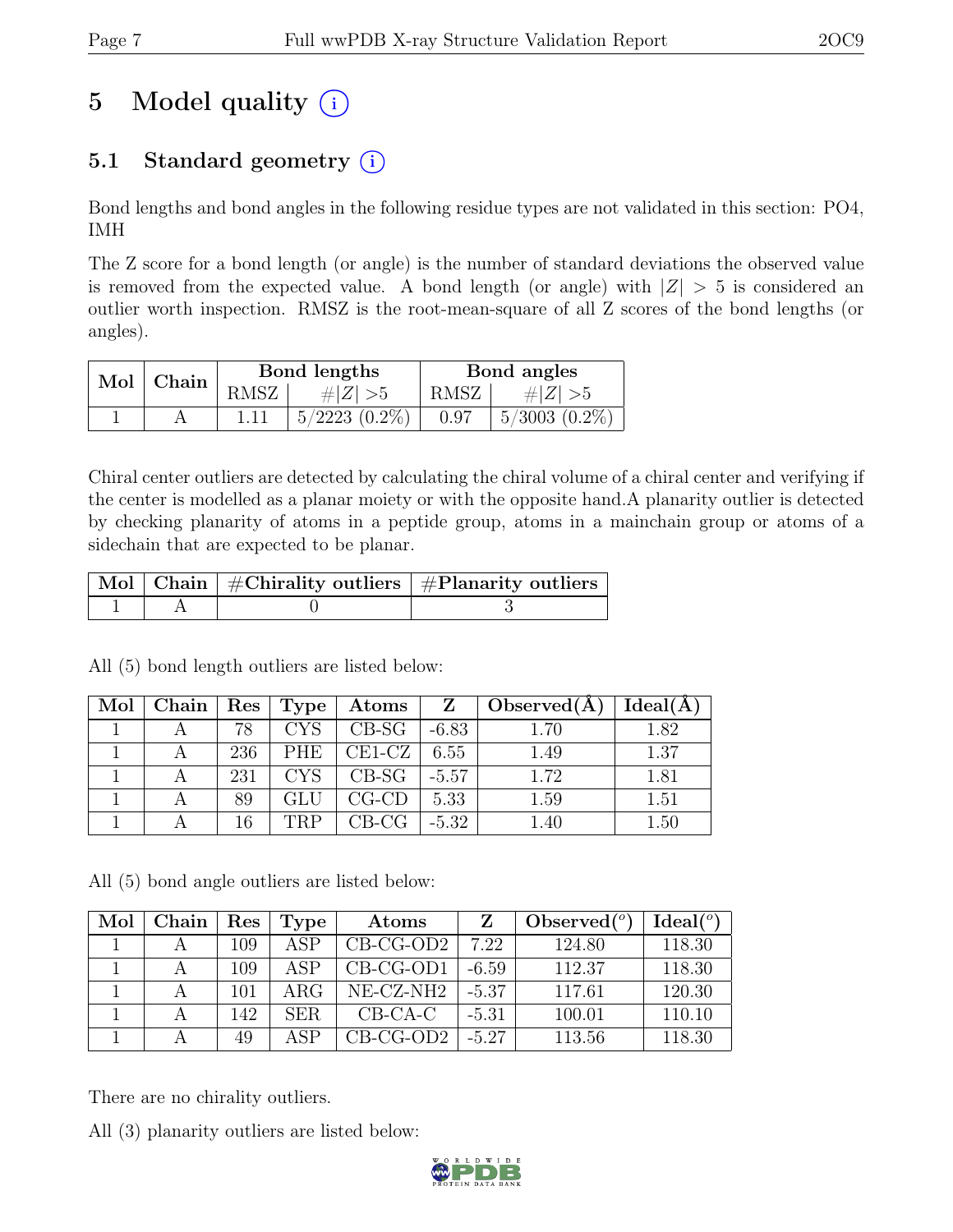| Mol | Chain | Res |            | Type   Group |
|-----|-------|-----|------------|--------------|
|     |       | 32  | <b>GLY</b> | Peptide      |
|     |       | 36  | GLY        | Peptide      |
|     |       | 57  | <b>PRO</b> | Peptide      |

#### 5.2 Too-close contacts  $(i)$

In the following table, the Non-H and H(model) columns list the number of non-hydrogen atoms and hydrogen atoms in the chain respectively. The H(added) column lists the number of hydrogen atoms added and optimized by MolProbity. The Clashes column lists the number of clashes within the asymmetric unit, whereas Symm-Clashes lists symmetry-related clashes.

|  |      |      | Mol   Chain   Non-H   H(model)   H(added)   Clashes   Symm-Clashes |
|--|------|------|--------------------------------------------------------------------|
|  | 2176 | 2158 |                                                                    |
|  |      |      |                                                                    |
|  |      |      |                                                                    |
|  |      |      |                                                                    |
|  | 2256 |      |                                                                    |

The all-atom clashscore is defined as the number of clashes found per 1000 atoms (including hydrogen atoms). The all-atom clashscore for this structure is 15.

All (66) close contacts within the same asymmetric unit are listed below, sorted by their clash magnitude.

| Atom-1              | Atom-2             | Interatomic      | Clash           |
|---------------------|--------------------|------------------|-----------------|
|                     |                    | distance $(\AA)$ | overlap $(\AA)$ |
| 1: A:180: GLN:O     | 1: A:181: MET:HB2  | 1.78             | 0.82            |
| 1: A:3: ASN: ND2    | 1: A: 5: TYR: H    | 1.80             | 0.79            |
| 1: A:54: PRO:O      | 1: A:55: ASN:HB2   | 1.85             | 0.77            |
| 1:A:29:ILE:HB       | 1: A:80:MET:HG3    | 1.70             | 0.73            |
| 1:A:58:ARG:HD2      | 1:A:85:PHE:HE1     | 1.61             | 0.66            |
| 1:A:38:LEU:HD22     | 1: A:80: MET:SD    | 2.36             | 0.65            |
| 1:A:32:GLY:HA3      | 1: A:35: LEU:HD21  | 1.79             | 0.65            |
| 1:A:153:GLU:OE2     | 1: A: 153: GLU: N  | 2.29             | 0.64            |
| 1: A: 153: GLU: CD  | 1: A: 153: GLU: H  | 2.01             | 0.63            |
| 1:A:58:ARG:HD2      | 1:A:85:PHE:CE1     | 2.35             | 0.62            |
| 1: A:269: GLN: HA   | 1: A:272: GLU: HG3 | 1.82             | 0.61            |
| 1: A:3: ASN: C      | 1:A:3:ASN:HD22     | 2.03             | 0.61            |
| 1: A: 125: GLU: OE1 | 1:A:185:ARG:NH1    | 2.34             | 0.61            |
| 1:A:171:ARG:HB3     | 4: A:420: HOH:O    | 2.00             | 0.60            |
| 1:A:73:LEU:HB3      | 1: A:279: MET:HG3  | 1.84             | 0.60            |
| 1:A:131:LEU:HD21    | 1:A:171:ARG:HG2    | 1.84             | 0.59            |
| 1:A:3:ASN:HD22      | 1: A:4: GLY:N      | 2.00             | 0.59            |

Continued on next page...

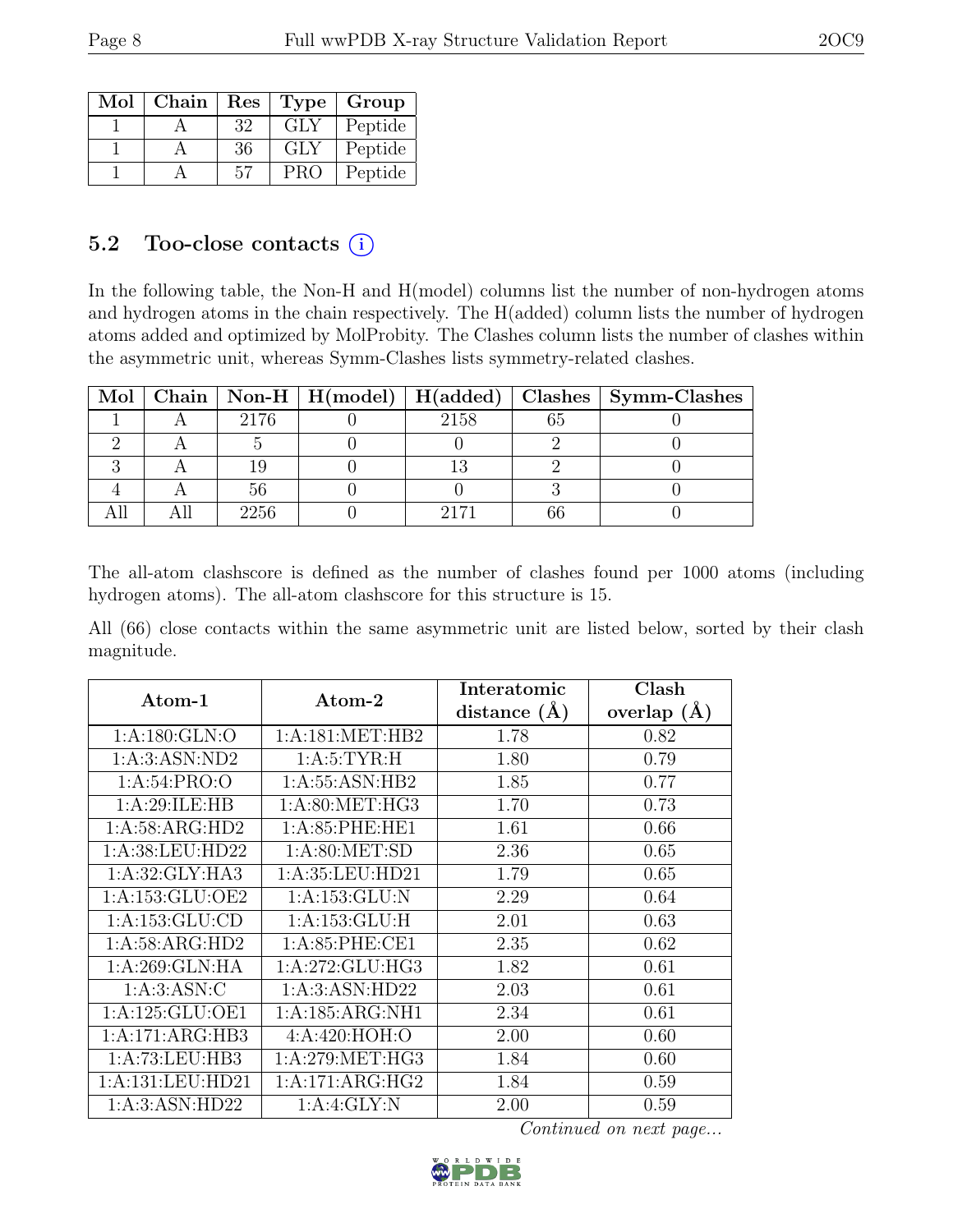| Continuea from previous page |                            | Interatomic       | Clash           |
|------------------------------|----------------------------|-------------------|-----------------|
| Atom-1                       | Atom-2                     | distance $(A)$    | overlap $(\AA)$ |
| 1:A:260:VAL:HG11             | 3:A:300:IMH:HN'4           | 1.68              | 0.59            |
| 1:A:186:GLU:HG3              | 1:A:187:LEU:N              | $\overline{2.19}$ | 0.57            |
| 1:A:120:LEU:HD23             | 1:A:245:VAL:HG21           | 1.86              | 0.57            |
| 1:A:54:PRO:O                 | 1: A: 55: ASN: CB          | 2.52              | 0.55            |
| 1:A:23:HIS:HD2               | 4:A:421:HOH:O              | 1.88              | $0.55\,$        |
| 1:A:125:GLU:CD               | 1:A:185:ARG:NH1            | 2.59              | 0.55            |
| 1: A:53: ILE: HB             | 1:A:56:PHE:HB2             | 1.88              | 0.55            |
| 1:A:256:ASN:HB2              | 1:A:258:GLU:HG2            | 1.89              | 0.54            |
| 1:A:23:HIS:O                 | 1:A:24:ARG:HD3             | 2.06              | 0.54            |
| 1:A:131:LEU:HD13             | 1:A:238:PHE:CE1            | 2.43              | 0.54            |
| 1:A:23:HIS:CD2               | 4:A:421:HOH:O              | 2.61              | 0.53            |
| 1: A:56:PHE:O                | 1:A:57:PRO:C               | 2.46              | 0.52            |
| 1:A:49:ASP:O                 | 1:A:53:ILE:HG13            | 2.10              | 0.52            |
| 1: A:50: TYR:CD2             | 1: A:66: GLY:HA3           | 2.45              | 0.52            |
| 1:A:32:GLY:HA3               | 1:A:35:LEU:CD2             | 2.40              | 0.51            |
| 1: A:39:THR:HA               | 1: A:80:MET:HE1            | 1.93              | 0.50            |
| 1: A:179: LYS:C              | 1:A:181:MET:H              | 2.14              | 0.50            |
| 1: A:270: LYS: HE3           | 1:A:270:LYS:HA             | 1.94              | 0.49            |
| 1: A:264: GLY:O              | 1:A:265:LYS:HG3            | $\overline{2.12}$ | 0.49            |
| 1:A:67:ARG:HE                | 1:A:82:GLN:NE2             | 2.11              | 0.49            |
| 1:A:120:LEU:HD23             | 1:A:245:VAL:CG2            | 2.43              | 0.49            |
| 1: A:21:THR:O                | 1:A:24:ARG:NH1             | 2.46              | 0.48            |
| 1:A:265:LYS:HD3              | $1:A:267:\overline{ALA:H}$ | 1.78              | 0.48            |
| 1: A:206: CYS:SG             | 1:A:210:GLN:OE1            | 2.72              | 0.47            |
| 1:A:35:LEU:H                 | 1:A:35:LEU:HD23            | 1.78              | 0.47            |
| 1:A:53:ILE:HG21              | 1:A:56:PHE:CD1             | 2.50              | 0.47            |
| 2:A:401:PO4:O3               | 3:A:300:IMH:O2'            | 2.26              | 0.47            |
| 1:A:37:GLY:O                 | 1:A:39:THR:N               | 2.47              | 0.47            |
| 1:A:186:GLU:CG               | 1:A:187:LEU:N              | 2.78              | 0.47            |
| 1: A:37: GLY: C              | 1: A:39:THR:H              | 2.17              | 0.46            |
| 1: A: 125: GLU: CD           | 1:A:185:ARG:HH12           | 2.19              | 0.45            |
| 1: A:206: CYS:SG             | 1:A:245:VAL:HG23           | 2.57              | 0.45            |
| 1:A:24:ARG:HD2               | 1:A:24:ARG:HA              | 1.83              | 0.45            |
| 1:A:187:LEU:HD12             | 1:A:187:LEU:HA             | 1.74              | 0.45            |
| 1: A:278:LEU:O               | 1: A:279: MET:C            | 2.55              | 0.45            |
| 1:A:3:ASN:HD22               | 1: A:5: TYR:H              | 1.59              | 0.45            |
| 1: A:53: ILE: O              | 1: A:54: PRO:C             | 2.55              | 0.45            |
| 1:A:167:ASP:OD2              | 1: A:170:MET:HG2           | 2.17              | 0.44            |
| 1: A:58: ARG:CD              | 1:A:85:PHE:HE1             | 2.30              | 0.43            |
| 1:A:84:ARG:HD2               | 2:A:401:PO4:O2             | 2.19              | 0.42            |
| 1:A:264:GLY:HA2              | 1:A:268:ALA:HB2            | 2.02              | 0.42            |

Continued from previous page.

Continued on next page...

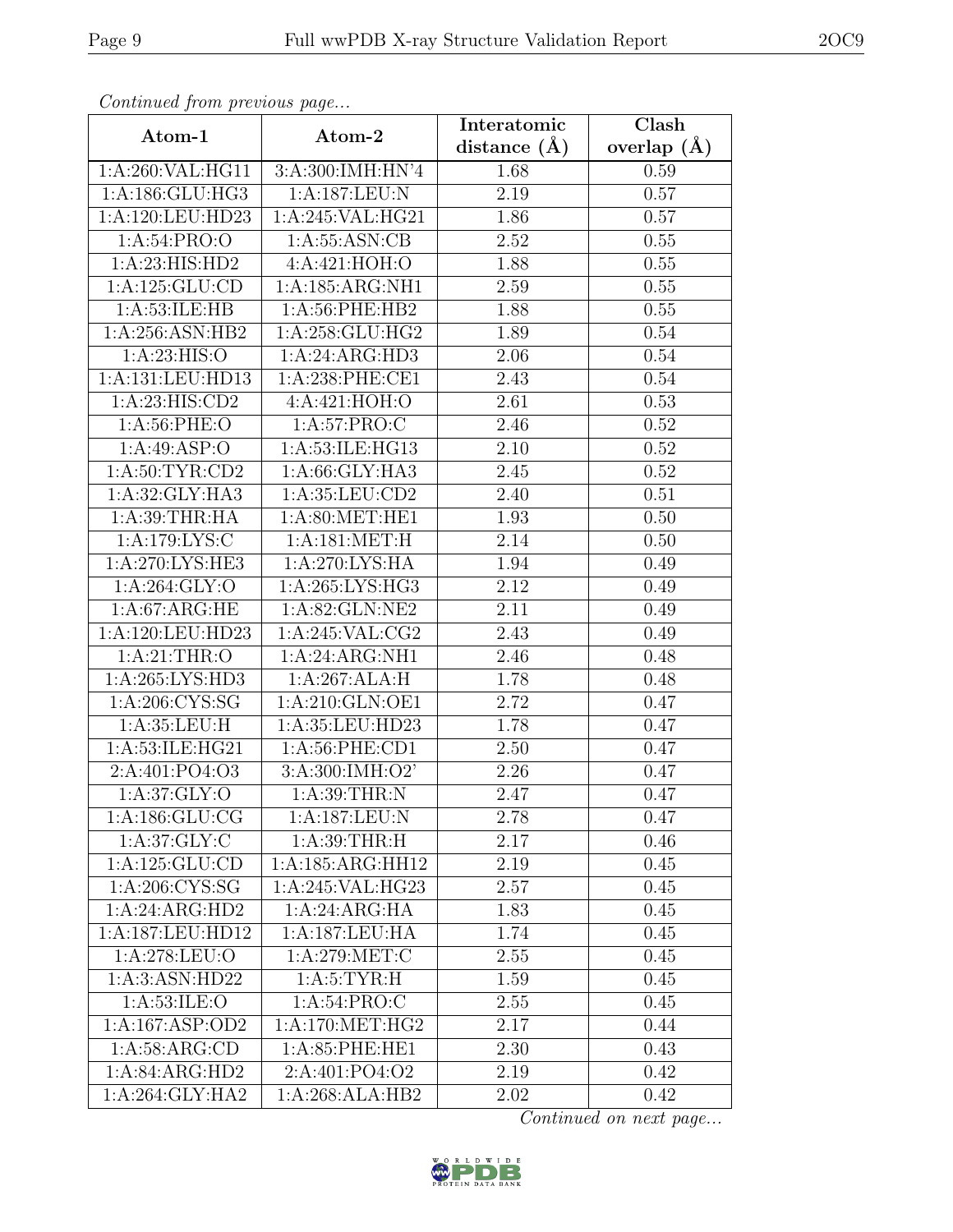| Atom-1             | $\bm{\mathrm{Atom}\text{-}2}$ | Interatomic<br>distance $(\AA)$ | Clash<br>overlap<br>(A) |
|--------------------|-------------------------------|---------------------------------|-------------------------|
| 1:A:48:PHE:CD2     | 1:A:48:PHE:N                  | 2.87                            | 0.41                    |
| 1: A:278:LEU:O     | 1: A:281:SER:N                | 2.52                            | 0.41                    |
| 1:A:131:LEU:CD1    | 1: A:238: PHE:CE1             | 3.04                            | 0.41                    |
| 1: A:270: LYS: HE2 | 1:A:273:GLN:OE1               | 2.20                            | 0.41                    |
| 1: A:98: PHE:HB3   | 1:A:99:PRO:HD3                | 2.03                            | 0.41                    |
| 1: A:3: ASN: ND2   | 1: A:3: ASN: C                | 2.72                            | 0.40                    |
| 1:A:93:LEU:HB3     | 1:A:146:PRO:HB3               | 2.04                            | 0.40                    |
| 1:A:278:LEU:HD13   | 1:A:278:LEU:HA                | 1.77                            | 0.40                    |

Continued from previous page...

There are no symmetry-related clashes.

#### 5.3 Torsion angles  $(i)$

#### 5.3.1 Protein backbone (i)

In the following table, the Percentiles column shows the percent Ramachandran outliers of the chain as a percentile score with respect to all X-ray entries followed by that with respect to entries of similar resolution.

The Analysed column shows the number of residues for which the backbone conformation was analysed, and the total number of residues.

| $\mid$ Mol $\mid$ Chain $\mid$ | Analysed                                 |  |         | Favoured   Allowed   Outliers   Percentiles |
|--------------------------------|------------------------------------------|--|---------|---------------------------------------------|
|                                | $274/289$ (95\%)   247 (90\%)   19 (7\%) |  | 8 (3\%) | $\boxed{4}$ $\boxed{7}$                     |

All (8) Ramachandran outliers are listed below:

| Mol | Chain        | Res | <b>Type</b> |
|-----|--------------|-----|-------------|
|     |              | 38  | <b>LEU</b>  |
| 1   | А            | 180 | <b>GLN</b>  |
| 1   | А            | 181 | <b>MET</b>  |
| 1   | $\mathbf{A}$ | 34  | <b>GLY</b>  |
|     | А            | 182 | <b>GLY</b>  |
|     | А            | 54  | <b>PRO</b>  |
|     |              | 55  | <b>ASN</b>  |
|     |              | 176 | <b>SER</b>  |

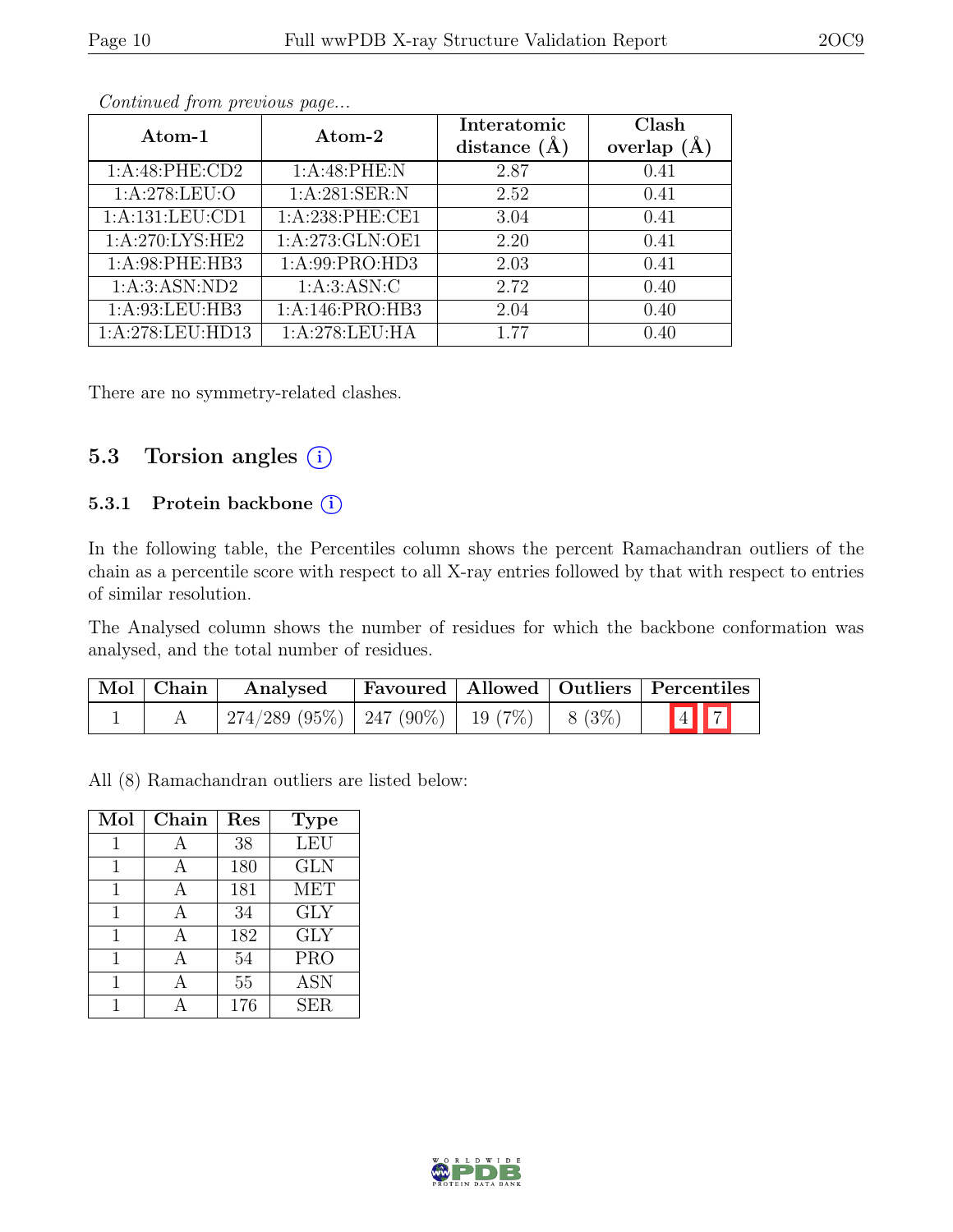#### 5.3.2 Protein sidechains (i)

In the following table, the Percentiles column shows the percent sidechain outliers of the chain as a percentile score with respect to all X-ray entries followed by that with respect to entries of similar resolution.

The Analysed column shows the number of residues for which the sidechain conformation was analysed, and the total number of residues.

| $\mid$ Mol $\mid$ Chain | Analysed                                  |  | Rotameric   Outliers   Percentiles |
|-------------------------|-------------------------------------------|--|------------------------------------|
|                         | $230/239$ (96\%)   201 (87\%)   29 (13\%) |  | $\boxed{4}$ $\boxed{8}$            |

All (29) residues with a non-rotameric sidechain are listed below:

| $\overline{\text{Mol}}$ | $\overline{\text{Chain}}$                                                                                                                                                                                                                                                                                           | Res              | $\overline{\text{Type}}$  |
|-------------------------|---------------------------------------------------------------------------------------------------------------------------------------------------------------------------------------------------------------------------------------------------------------------------------------------------------------------|------------------|---------------------------|
| $\overline{1}$          | $\overline{A}$                                                                                                                                                                                                                                                                                                      | $\overline{3}$   | <b>ASN</b>                |
| $\overline{1}$          | $\overline{A}$                                                                                                                                                                                                                                                                                                      | $\overline{15}$  | $\overline{\text{GLU}}$   |
| $\overline{1}$          | $\overline{A}$                                                                                                                                                                                                                                                                                                      | $\overline{20}$  | <b>HIS</b>                |
| $\mathbf{1}$            |                                                                                                                                                                                                                                                                                                                     | 22               | $\overline{\text{LYS}}$   |
| $\overline{1}$          |                                                                                                                                                                                                                                                                                                                     | 24               | $\overline{\text{ARG}}$   |
| $\mathbf{1}$            |                                                                                                                                                                                                                                                                                                                     | 31               | $\overline{\text{CYS}}$   |
| $\overline{1}$          |                                                                                                                                                                                                                                                                                                                     | $\overline{35}$  | LEU                       |
| $\overline{1}$          |                                                                                                                                                                                                                                                                                                                     | 38               | LEU                       |
| $\overline{1}$          |                                                                                                                                                                                                                                                                                                                     | $\overline{39}$  | <b>THR</b>                |
| $\overline{1}$          | $\frac{\overline{A}}{\overline{A}}$ $\frac{\overline{A}}{\overline{A}}$ $\frac{\overline{A}}{\overline{A}}$ $\frac{\overline{A}}{\overline{A}}$                                                                                                                                                                     | $\overline{52}$  | $\overline{\text{GLU}}$   |
| $\overline{1}$          |                                                                                                                                                                                                                                                                                                                     | $\overline{56}$  | PHE                       |
| $\overline{1}$          |                                                                                                                                                                                                                                                                                                                     | $\overline{58}$  | $\overline{\text{ARG}}$   |
| $\mathbf 1$             |                                                                                                                                                                                                                                                                                                                     | $\overline{67}$  | $\overline{\text{ARG}}$   |
| $\overline{1}$          |                                                                                                                                                                                                                                                                                                                     | 80               | <b>MET</b>                |
| $\overline{1}$          |                                                                                                                                                                                                                                                                                                                     | 84               | $\overline{\rm ARG}$      |
| $\overline{1}$          |                                                                                                                                                                                                                                                                                                                     | 153              | $\overline{\text{GLU}}$   |
| $\overline{1}$          |                                                                                                                                                                                                                                                                                                                     | 168              | $\overline{\text{ARG}}$   |
| $\mathbf{1}$            |                                                                                                                                                                                                                                                                                                                     | 172              | $\overline{\text{GLN}}$   |
| $\overline{1}$          |                                                                                                                                                                                                                                                                                                                     | 181              | <b>MET</b>                |
| $\overline{1}$          |                                                                                                                                                                                                                                                                                                                     | 185              | $\overline{\text{ARG}}$   |
| $\mathbf{1}$            |                                                                                                                                                                                                                                                                                                                     | 207              | $\overline{\text{ARG}}$   |
| $\overline{1}$          |                                                                                                                                                                                                                                                                                                                     | $\overline{247}$ | <b>MET</b>                |
| $\overline{1}$          |                                                                                                                                                                                                                                                                                                                     | 252              | LEU                       |
| $\overline{1}$          |                                                                                                                                                                                                                                                                                                                     | $\overline{253}$ | $\overline{\text{GLU}}$   |
| $\overline{1}$          | $\frac{\overline{A}}{\overline{A}} \frac{\overline{A}}{\overline{A}} \frac{\overline{A}}{\overline{A}} \frac{\overline{A}}{\overline{A}} \frac{\overline{A}}{\overline{A}} \frac{\overline{A}}{\overline{A}} \frac{\overline{A}}{\overline{A}} \frac{\overline{A}}{\overline{A}} \frac{\overline{A}}{\overline{A}}$ | 258              | $\overline{\text{GLU}}$   |
| $\mathbf{1}$            |                                                                                                                                                                                                                                                                                                                     | 265              | <b>LYS</b>                |
| $\mathbf{1}$            |                                                                                                                                                                                                                                                                                                                     | 270              | $\overline{\text{LYS}}$   |
| $\mathbf{1}$            |                                                                                                                                                                                                                                                                                                                     | 271              | $\overline{\text{LEU}}$   |
| $\overline{1}$          | $\overline{A}$                                                                                                                                                                                                                                                                                                      | 278              | $\overline{\textrm{LEU}}$ |

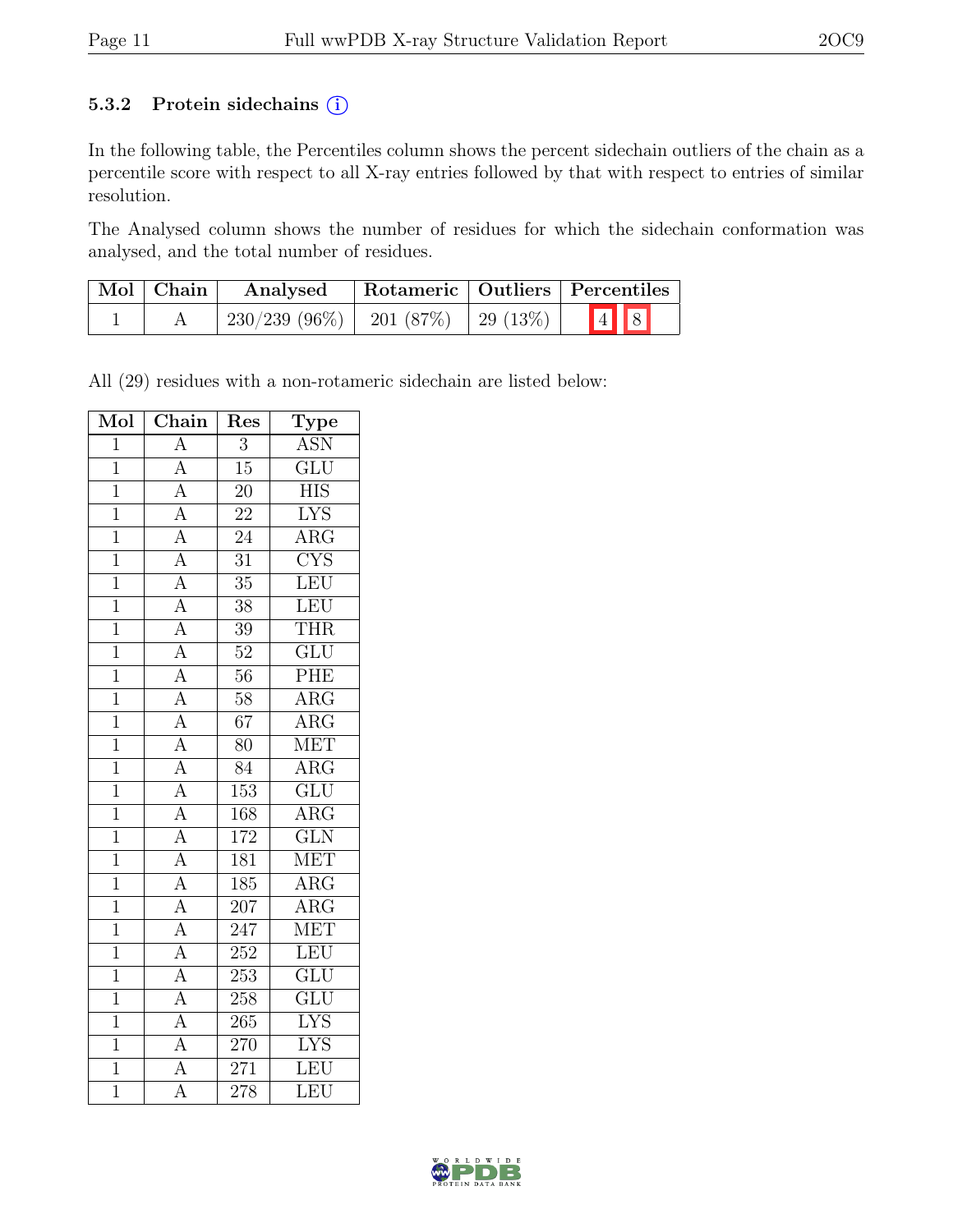Sometimes sidechains can be flipped to improve hydrogen bonding and reduce clashes. All (5) such sidechains are listed below:

| Mol | Chain | Res | <b>Type</b> |
|-----|-------|-----|-------------|
|     |       | 3   | <b>ASN</b>  |
|     |       | 23  | HIS         |
|     |       | 26  | <b>GLN</b>  |
|     |       | 55  | <b>ASN</b>  |
|     |       | 188 | GLN         |

#### 5.3.3 RNA  $(i)$

There are no RNA molecules in this entry.

### 5.4 Non-standard residues in protein, DNA, RNA chains (i)

There are no non-standard protein/DNA/RNA residues in this entry.

### 5.5 Carbohydrates (i)

There are no monosaccharides in this entry.

### 5.6 Ligand geometry  $(i)$

2 ligands are modelled in this entry.

In the following table, the Counts columns list the number of bonds (or angles) for which Mogul statistics could be retrieved, the number of bonds (or angles) that are observed in the model and the number of bonds (or angles) that are defined in the Chemical Component Dictionary. The Link column lists molecule types, if any, to which the group is linked. The Z score for a bond length (or angle) is the number of standard deviations the observed value is removed from the expected value. A bond length (or angle) with  $|Z| > 2$  is considered an outlier worth inspection. RMSZ is the root-mean-square of all Z scores of the bond lengths (or angles).

| Mol |            | $ $ Chain $ $ |                      | Link | Bond lengths |      |     | Bond angles |      |          |
|-----|------------|---------------|----------------------|------|--------------|------|-----|-------------|------|----------|
|     | Type       |               | $\operatorname{Res}$ |      | Counts       | RMSZ | # Z | Counts      | RMSZ | Z <br>#  |
|     | PO4        |               | 401                  | -    | 4.4.4        | 0.77 |     | 6.6.6       | 0.65 |          |
|     | <b>IMH</b> |               | 300                  |      | 19,21,21     | 0.98 |     | 15,31,31    | 2.56 | (5 (33%) |

In the following table, the Chirals column lists the number of chiral outliers, the number of chiral centers analysed, the number of these observed in the model and the number defined in the Chemical Component Dictionary. Similar counts are reported in the Torsion and Rings columns. '-' means no outliers of that kind were identified.

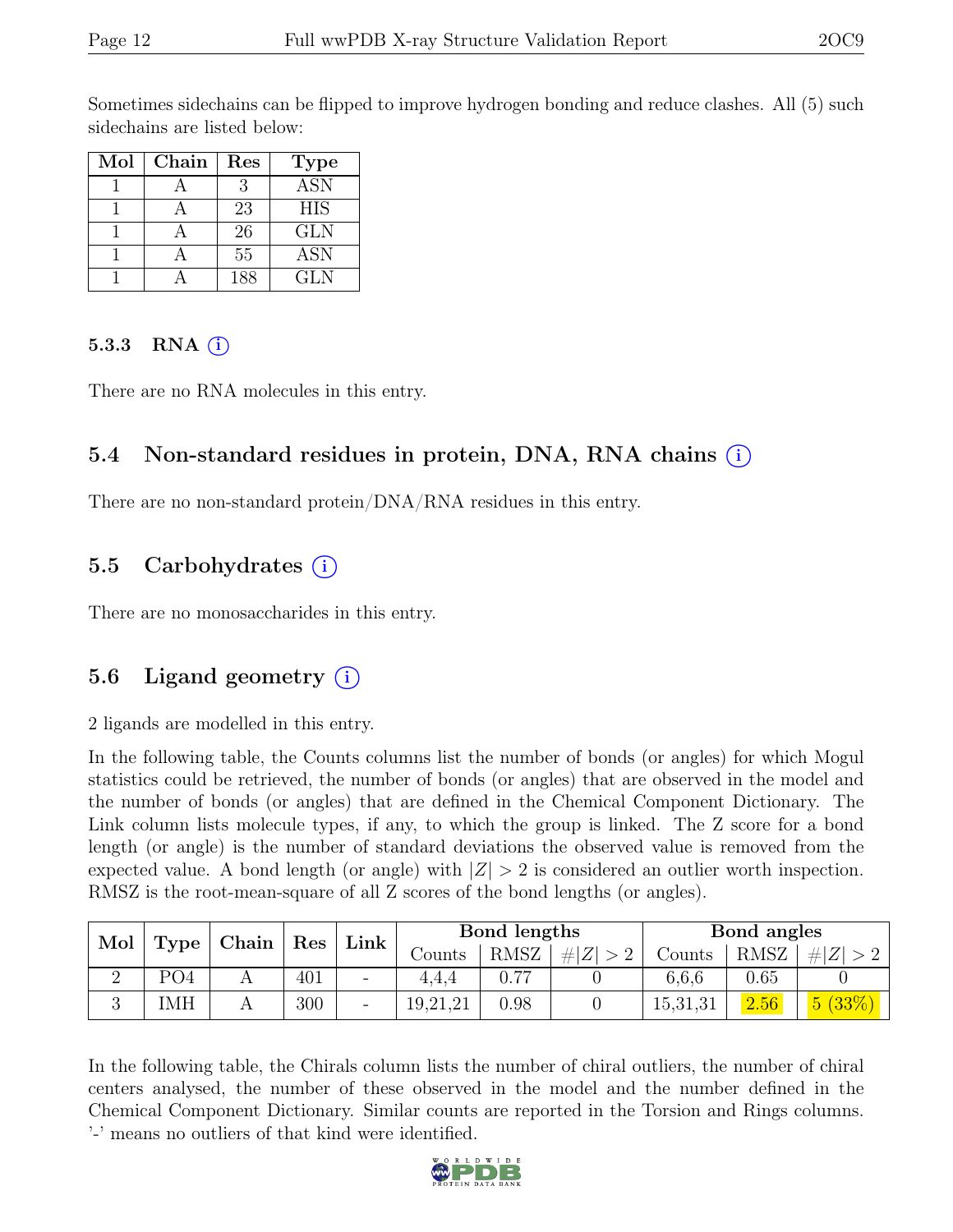|       |     |   | Mol   Type   Chain   Res   Link   Chirals   Torsions   Rings |  |
|-------|-----|---|--------------------------------------------------------------|--|
| IMH . | 300 | - | $\mid 0/2/22/22 \mid 0/3/3/3 \mid$                           |  |

There are no bond length outliers.

All (5) bond angle outliers are listed below:

| Mol | Chain | $\operatorname{Res}% \left( \mathcal{N}\right) \equiv\operatorname{Res}(\mathcal{N}_{0},\mathcal{N}_{0})$ | Type       | Atoms          |         | Observed $(°)$ | Ideal $(°)$ |
|-----|-------|-----------------------------------------------------------------------------------------------------------|------------|----------------|---------|----------------|-------------|
|     |       | 300                                                                                                       | <b>IMH</b> | $C2-N3-C4$     | 6.84    | 120.13         | 114.81      |
|     |       | 300                                                                                                       | <b>IMH</b> | $N3-C2-N1$     | $-4.33$ | 121.92         | 128.68      |
|     |       | 300                                                                                                       | <b>IMH</b> | $C5-C4-N3$     | $-2.87$ | 121.59         | 124.92      |
|     |       | 300                                                                                                       | <b>IMH</b> | $C2'$ -C3'-C4' | 2.45    | 106.43         | 102.55      |
|     |       | 300                                                                                                       | IMH        | $C9-C4-C5$     | $-2.42$ | 103.11         | 115.56      |

There are no chirality outliers.

There are no torsion outliers.

There are no ring outliers.

2 monomers are involved in 3 short contacts:

|  |  | Mol   Chain   Res   Type   Clashes   Symm-Clashes |
|--|--|---------------------------------------------------|
|  |  |                                                   |
|  |  |                                                   |

The following is a two-dimensional graphical depiction of Mogul quality analysis of bond lengths, bond angles, torsion angles, and ring geometry for all instances of the Ligand of Interest. In addition, ligands with molecular weight > 250 and outliers as shown on the validation Tables will also be included. For torsion angles, if less then 5% of the Mogul distribution of torsion angles is within 10 degrees of the torsion angle in question, then that torsion angle is considered an outlier. Any bond that is central to one or more torsion angles identified as an outlier by Mogul will be highlighted in the graph. For rings, the root-mean-square deviation (RMSD) between the ring in question and similar rings identified by Mogul is calculated over all ring torsion angles. If the average RMSD is greater than 60 degrees and the minimal RMSD between the ring in question and any Mogul-identified rings is also greater than 60 degrees, then that ring is considered an outlier. The outliers are highlighted in purple. The color gray indicates Mogul did not find sufficient equivalents in the CSD to analyse the geometry.

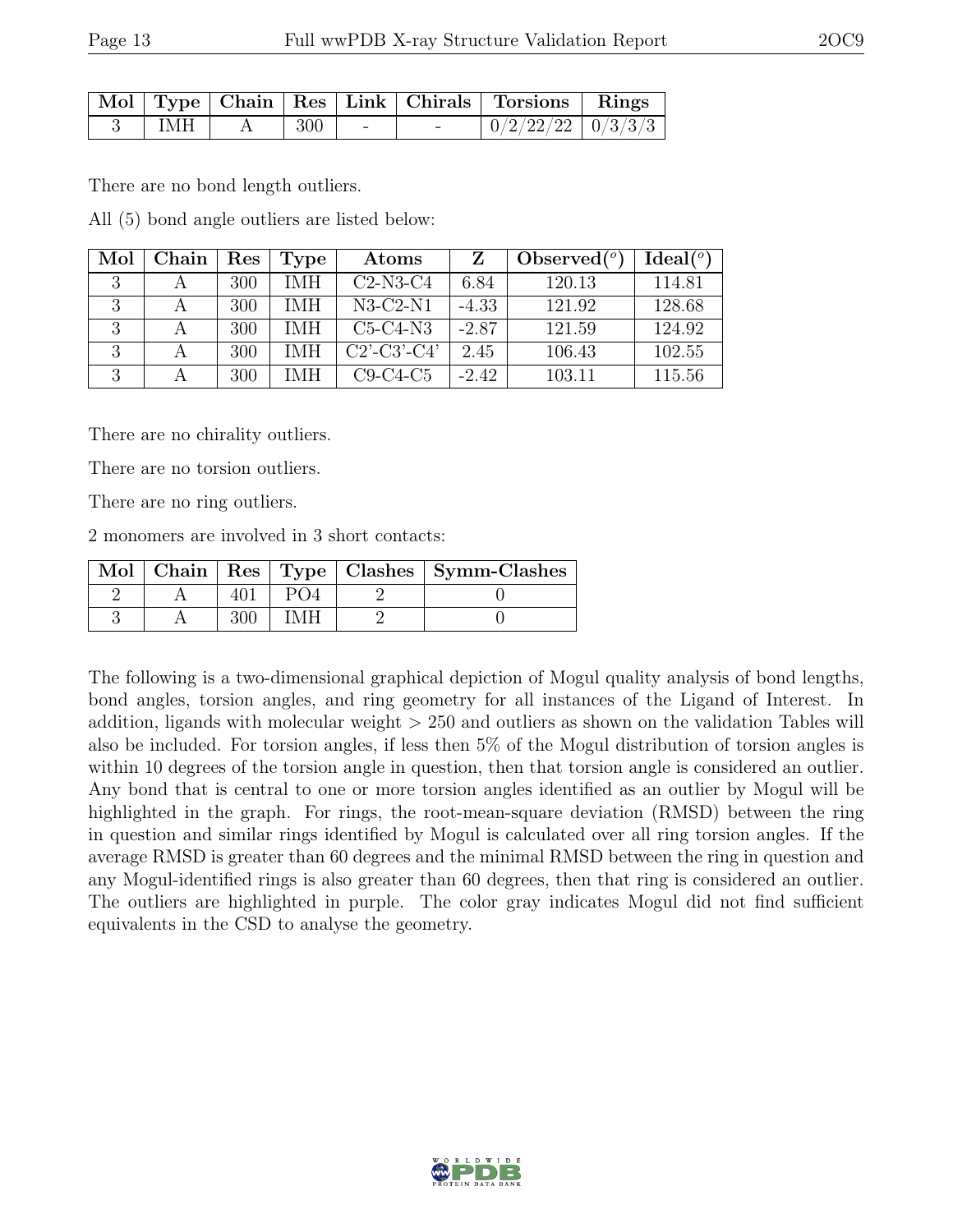

# 5.7 Other polymers (i)

There are no such residues in this entry.

### 5.8 Polymer linkage issues (i)

There are no chain breaks in this entry.

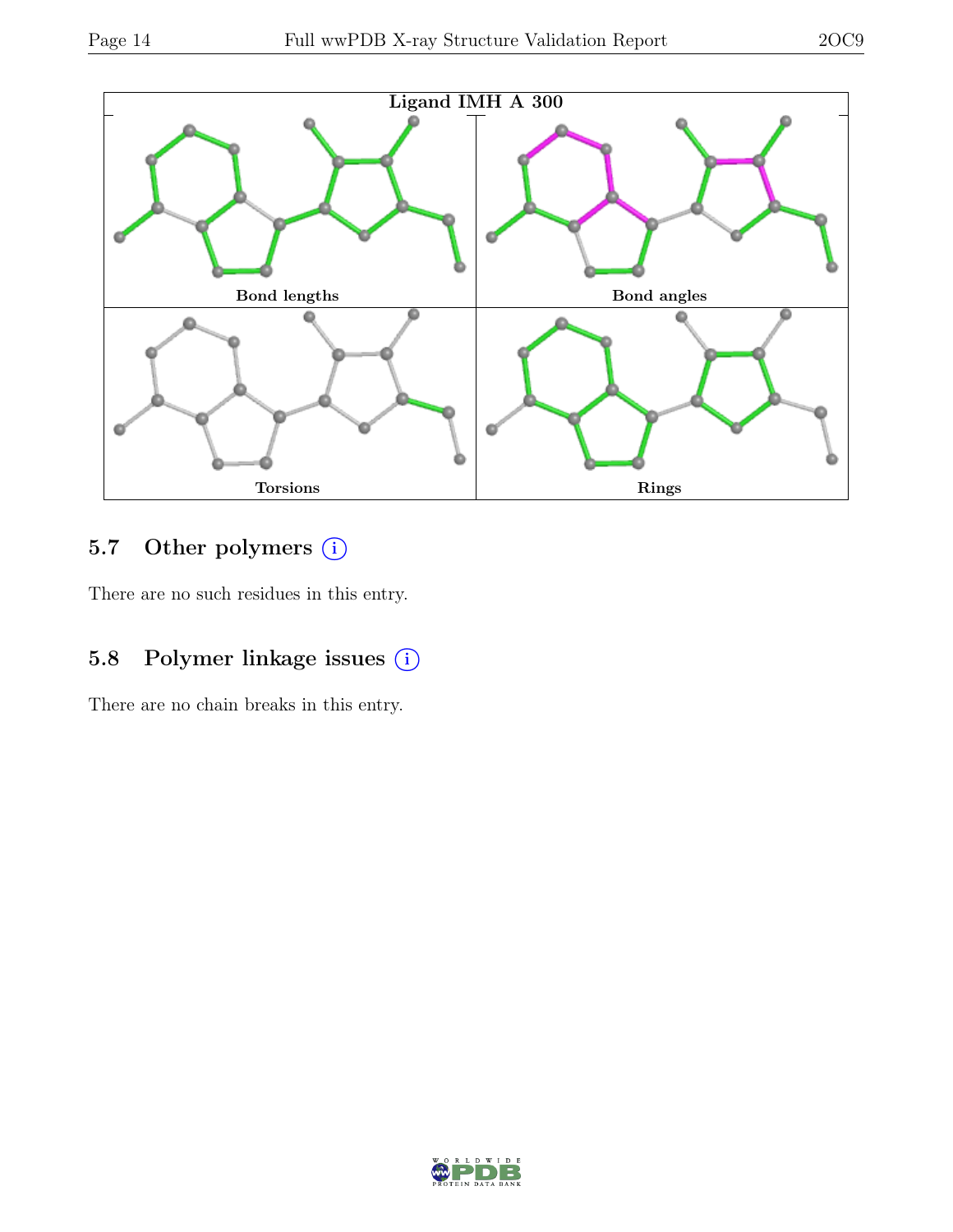# 6 Fit of model and data  $(i)$

### 6.1 Protein, DNA and RNA chains (i)

In the following table, the column labelled ' $\#\text{RSRZ}>2$ ' contains the number (and percentage) of RSRZ outliers, followed by percent RSRZ outliers for the chain as percentile scores relative to all X-ray entries and entries of similar resolution. The OWAB column contains the minimum, median, 95th percentile and maximum values of the occupancy-weighted average B-factor per residue. The column labelled 'Q< 0.9' lists the number of (and percentage) of residues with an average occupancy less than 0.9.

| $\mid$ Mol $\mid$ Chain | Analysed      | $  <$ RSRZ $>$ . | $\#\text{RSRZ}\text{>2}$ | $OWAB(A^2)$ $\vert$ Q<0.9          |  |
|-------------------------|---------------|------------------|--------------------------|------------------------------------|--|
|                         | 278/289 (96%) | $-0.10$          |                          | 25 (8%)   9   6   29, 51, 105, 118 |  |

All (25) RSRZ outliers are listed below:

| Mol            | Chain              | Res             | Type                      | <b>RSRZ</b>      |
|----------------|--------------------|-----------------|---------------------------|------------------|
| $\mathbf{1}$   | $\mathbf{A}$       | 262             | <b>ALA</b>                | $\overline{7.4}$ |
| $\overline{1}$ | $\overline{A}$     | 264             | <b>GLY</b>                | $7.0\,$          |
| $\overline{1}$ | $\overline{A}$     | $\overline{33}$ | SER                       | $\overline{5.2}$ |
| $\overline{1}$ | $\overline{A}$     | $252\,$         | LEU                       | 4.7              |
| $\overline{1}$ | $\overline{A}$     | 182             | $\overline{\text{GLY}}$   | $\overline{4.6}$ |
| $\mathbf{1}$   | $\overline{A}$     | 261             | <b>LEU</b>                | 4.5              |
| $\overline{1}$ | $\overline{A}$     | 266             | <b>GLN</b>                | 4.4              |
| $\overline{1}$ | $\overline{A}$     | 184             | $\overline{\text{GLN}}$   | 4.0              |
| $\overline{1}$ | $\overline{A}$     | 32              | $\widetilde{\text{GLY}}$  | 3.8              |
| $\overline{1}$ | $\overline{A}$     | $\overline{34}$ | $\overline{\text{GLY}}$   | 3.4              |
| $\overline{1}$ | $\overline{A}$     | 258             | $\widetilde{{\rm GLU}}$   | $\overline{3.2}$ |
| $\overline{1}$ | $\overline{A}$     | 253             | $\overline{\text{GLU}}$   | $\overline{3.1}$ |
| $\overline{1}$ | $\overline{A}$     | 250             | <b>GLU</b>                | $3.0\,$          |
| $\overline{1}$ | $\overline{A}$     | 40              | <b>ASP</b>                | $2.9\,$          |
| $\overline{1}$ | $\overline{A}$     | $\overline{65}$ | $\overline{\text{ALA}}$   | $2.8\,$          |
| $\overline{1}$ | $\overline{A}$     | 58              | $\overline{\text{ARG}}$   | 2.6              |
| $\overline{1}$ | $\overline{A}$     | 248             | $\overline{\text{ASP}}$   | $\overline{2.5}$ |
| $\overline{1}$ | $\overline{A}$     | 259             | $\overline{\text{GLU}}$   | $2.4\,$          |
| $\overline{1}$ | $\overline{A}$     | 176             | SER                       | 2.4              |
| $\overline{1}$ | $\overline{A}$     | 180             | GLN                       | 2.3              |
| $\overline{1}$ | $\overline{A}$     | 168             | $\rm{ARG}$                | 2.2              |
| $\overline{1}$ | $\overline{A}$     | 123             | $\overline{\text{LYS}}$   | 2.1              |
| $\overline{1}$ | $\overline{A}$     | 19              | <b>SER</b>                | $2.\overline{1}$ |
| $\overline{1}$ | $\overline{A}$     | $\overline{8}$  | $\overline{\mathrm{GLU}}$ | $\overline{2.1}$ |
| $\overline{1}$ | $\overline{\rm A}$ | 251             | $\operatorname{SER}$      | 2.0              |

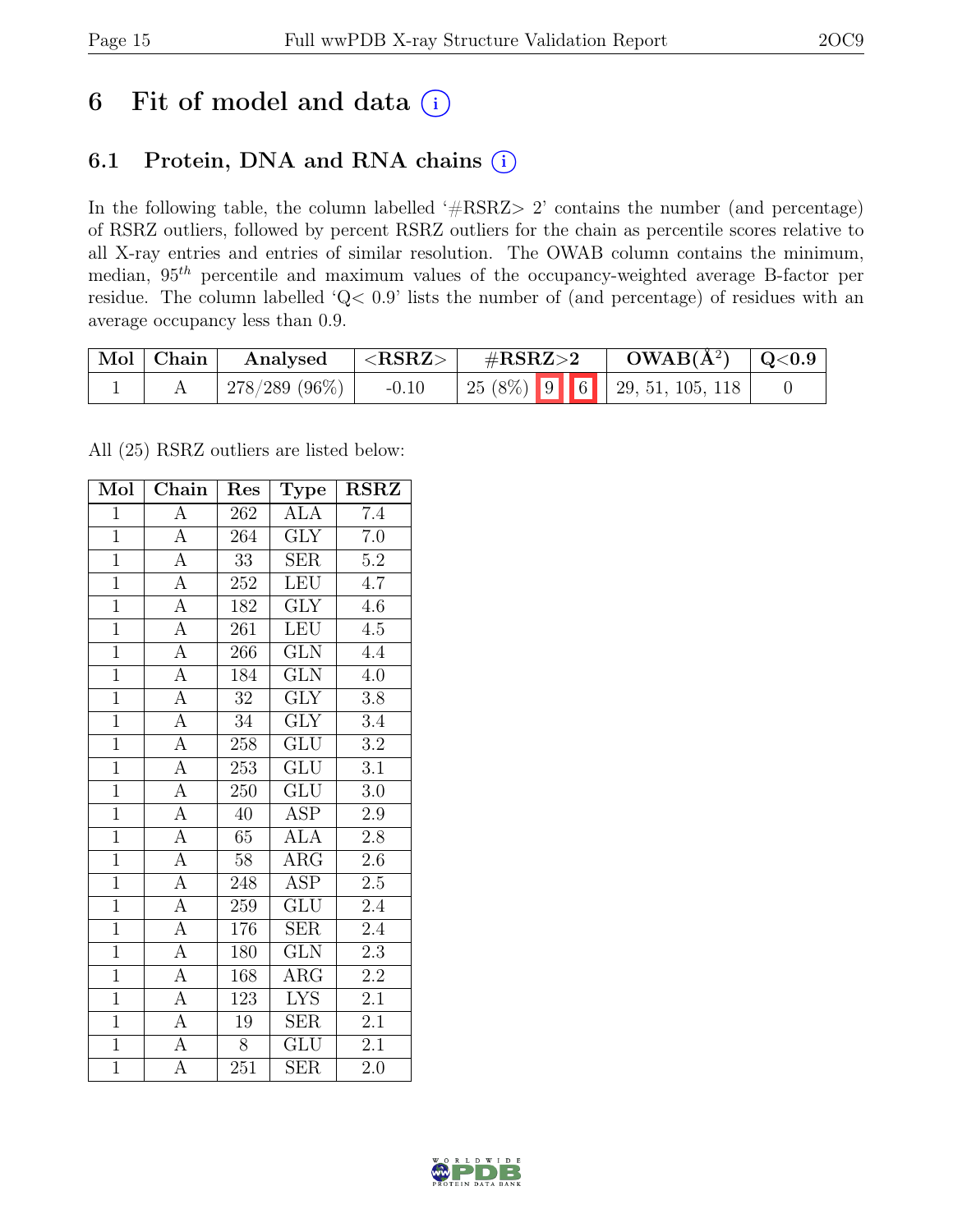#### 6.2 Non-standard residues in protein, DNA, RNA chains (i)

There are no non-standard protein/DNA/RNA residues in this entry.

#### 6.3 Carbohydrates  $(i)$

There are no monosaccharides in this entry.

### 6.4 Ligands  $(i)$

In the following table, the Atoms column lists the number of modelled atoms in the group and the number defined in the chemical component dictionary. The B-factors column lists the minimum, median,  $95<sup>th</sup>$  percentile and maximum values of B factors of atoms in the group. The column labelled 'Q< 0.9' lists the number of atoms with occupancy less than 0.9.

| Mol |     |     |       |      |      | $\top$ Type   Chain   Res   Atoms   RSCC   RSR   B-factors $(A^2)$   Q<0.9 |  |
|-----|-----|-----|-------|------|------|----------------------------------------------------------------------------|--|
|     | PO4 | 401 |       | 0.82 | 0.26 | 99,99,102,103                                                              |  |
|     | IMH | 300 | 19/19 | 0.93 | 0.13 | 64,66,73,77                                                                |  |

The following is a graphical depiction of the model fit to experimental electron density of all instances of the Ligand of Interest. In addition, ligands with molecular weight  $> 250$  and outliers as shown on the geometry validation Tables will also be included. Each fit is shown from different orientation to approximate a three-dimensional view.